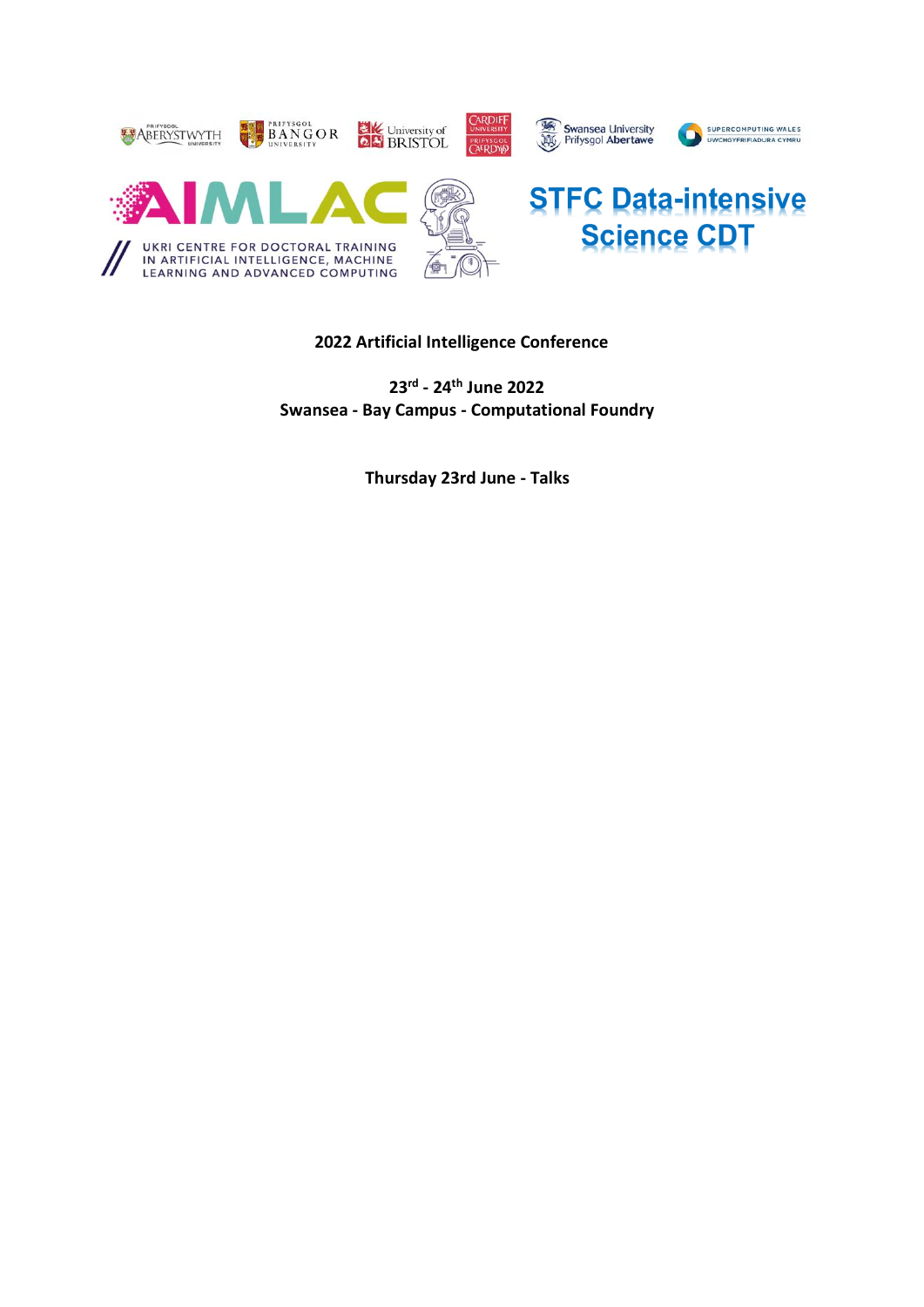## *Name:* **Ben Winter**

## *Background information:*

Third year at Bangor University, part of the CDT AIMLAC.

*Title of talk:* Grammatical Neuroevolution

*Theme:* The future of AI

## *Abstract:*

Grammatical Neuroevolution is the marriage of grammatical evolution and neural networks. This talk will feature my current work, which involves using grammatical evolution to automate the production of custom loss functions that have been optimised for a given dataset and outputting the function as python code.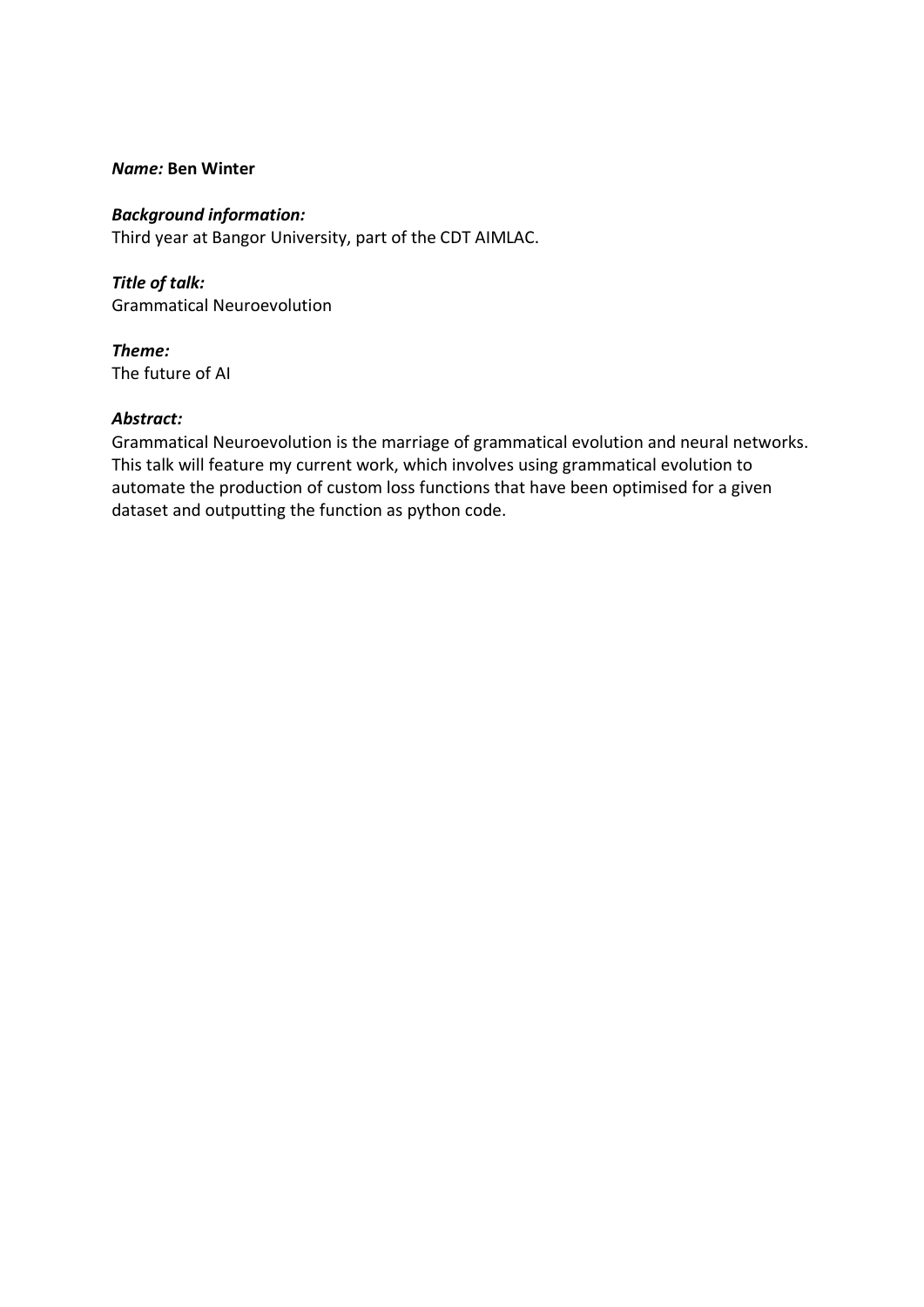## *Name:* **Phil D Hall**

## *Background information:*

I am a professional practitioner of conversational AI across sectors for the last 22 years. Originally trained as an engineer I have also worked in cabinet making and other production systems before studying anthropology as a mature student. During this study I undertook an ethnography in a virtual world (1997 to 1998).

My work now is primarily in; education, entertainment and healthcare working with academia as well as industry. The core of my interest is in the ethical delivery of hybrid AI solutions to complex systems.

# *Title of talk:*

Setting conversational AI and the metaverse into an historical and future context

*Theme:* The future of AI

# *Abstract:*

Picking up one of the buzz terms of the year, the "metaverse", and exploring it through the lens of 40 years of interest in the human computer interface is the driver for this talk; but let's start with the current situation and work backwards.

The presentation of information, tools, marketing, and players in the conversational AI marketplace is overwhelming by any standards. Gartner recently noted that they were actively tracking 2,000 players at this time though the figure of active entities is likely an order of magnitude more.

From this position of cacophony knowing what is real and what is marketing, technical or academic hype takes a deep knowledge of where we really are right now and how we've got here. In this dynamic and approachable talk Phil D Hall will be pulling back the curtain to show what are the realities, in his humble opinion, of today's methodologies and the sociocultural impact of such.

Phil is the founder of Elzware and represents an association of people behind some highly innovative conversational systems, for instance:

The I am Echoborg show which pits an audience against an AI to agree a; "best possible outcome between humans and intelligent machines"

The Lana system using two photo realistic Avatars to help health care professional practice 'Motivational Interview' techniques.

He hopes that you'll find this talk interesting, his Avatar is currently engaged elsewhere.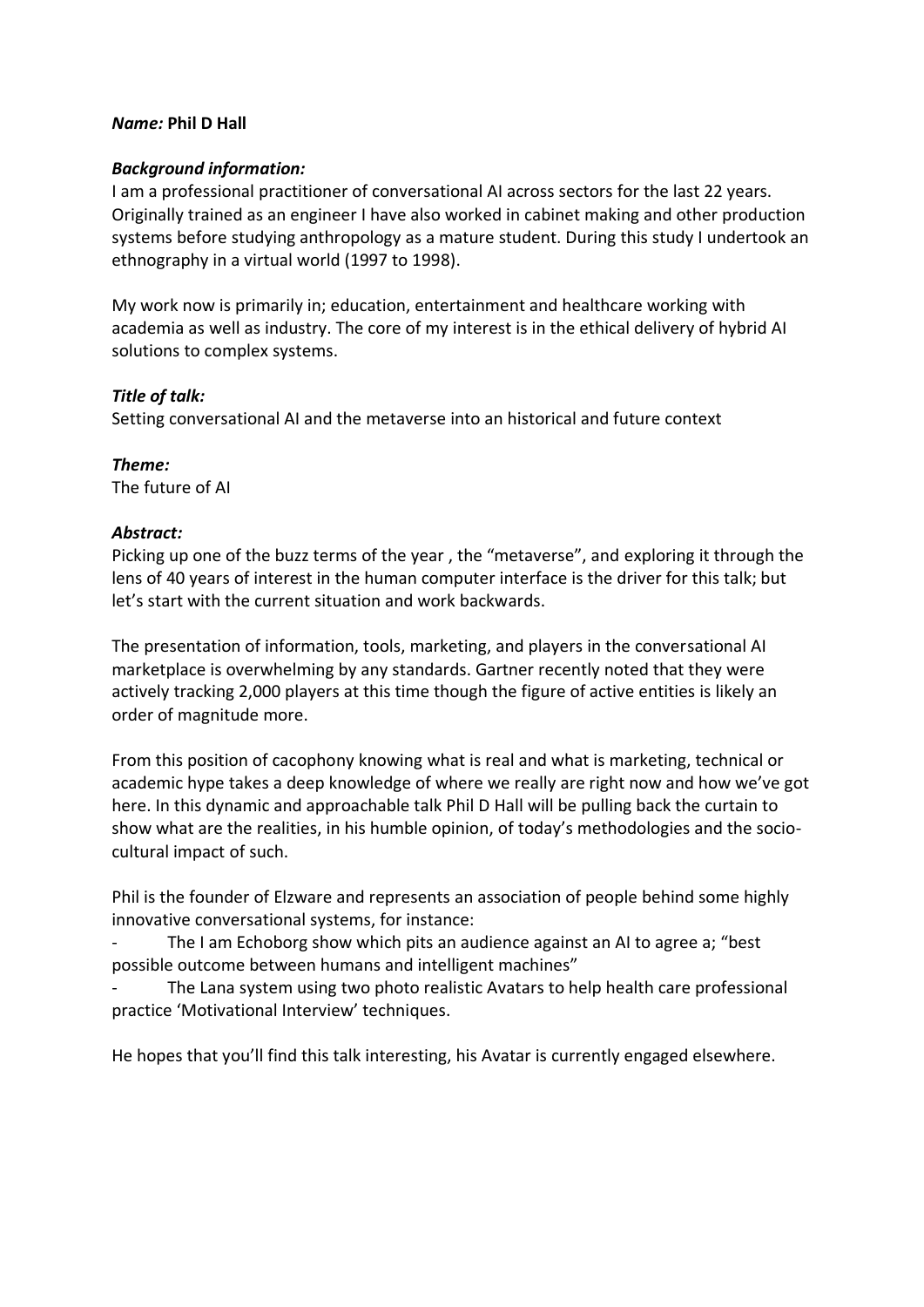*Background and information:* Originally an environmental biologist and after 26 years at Oracle arrived 18 months ago at what he describes as his dream Oracle job. In becoming the Senior Oracle for Research European Advocate, it allows him to combine all his passions; an interest in wide range of scientific areas; "STEAM" in society and Open source & Oracle technology to assist in solving research problems and issues. His own research work ranged from the influence of environment on Polymorphic Genes, IUCN funded environmental studies in Saudi Arabia and Africa. He first met the Oracle Database, 1985, in a real time chemical production management. Joining Oracle support in 1996 he rose to be a "Top Gun" and member of the Bug Diagnosis and Escalation team and Global Lead for Oracle Spatial and Graph. Richard has been customer facing for the last 8 years leading, as a cloud Architect, many customer engagements employing a wide range Oracle and Cloud Native technologies. He also found time since 2018 to promote University/Industry cross over for HPC and subsequently contributing and promoting to Oracle for Research projects. Oracle for Research Projects in Europe nurtured by Richard range from medical, SARS-COVID2 spike research, computer science, applied AI and ML to Biodiversity Research.

**Title**: The Future of AI as a cloud commodity service and as seen from an Oracle for research perspective

# *Abstract* for a 10-minute talk:

The mission of Oracle for Research is to bring about positive change in the world by advancing research through cloud computing. We approach this is through a program of direct support and community engagement. OfR provide grants, collaborative marketing around published work and research stories. As well as most importantly local architecture support and access to global expertise to assist in working on Oracle Cloud infrastructure.

It is through supporting and working with research groups, Richard and the Oracle for Research European team has discovered there are some who have the desire to apply AI and ML techniques in their research but have no interest in software/technologies required. The cloud services Oracle have created for commercial organizations, industrial strength AI models, an AI workbench and data science tools that will equally serve the higher education research community. This talk, will after, a short introduction on Oracle for Research, highlight what services are available, the accelerated time to science and how researchers can engage with the Oracle for Research team to try the services out for themselves or develop their own tools on Oracle cloud infrastructure.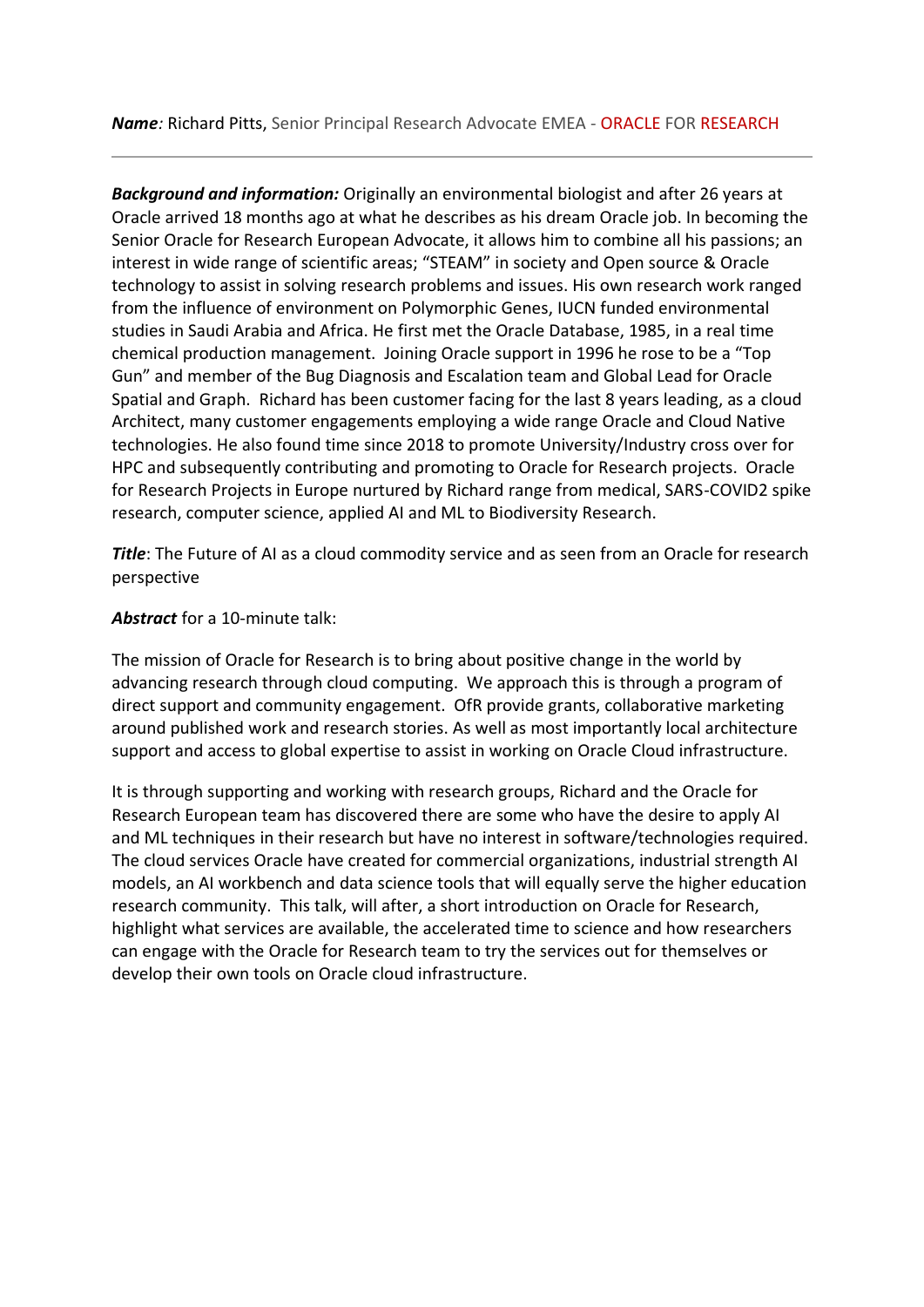#### *Name:* **Biagio Lucini**

### *Background information:*

I am Technical Director of the CDT, deputy ProVC for Research Culture at Swansea and a Professor in the Mathematics Department. My main research field is Theoretical Physics, which I study using High Performance Computing resources and methods of Machine Learning. I have been involved in multidisciplinary projects, lately about Covid-19 modelling in Wales.

### *Title of talk:*

Machine learning from Quantum Field Theory

# *Theme:*

The future of AI

### *Abstract:*

Machine learning is gaining wider adoption and it is by now used to provide reproducible decision making in a variety of industrial segments and societal settings, including the economy and health. Having robust machine learning models then becomes mandatory to guarantee robust and accurate predictions. In this talk, I will show how ideas from Quantum Field Theory can be used to construct novel machine learning methods and discuss the performance of the latter when compared to more traditional algorithms.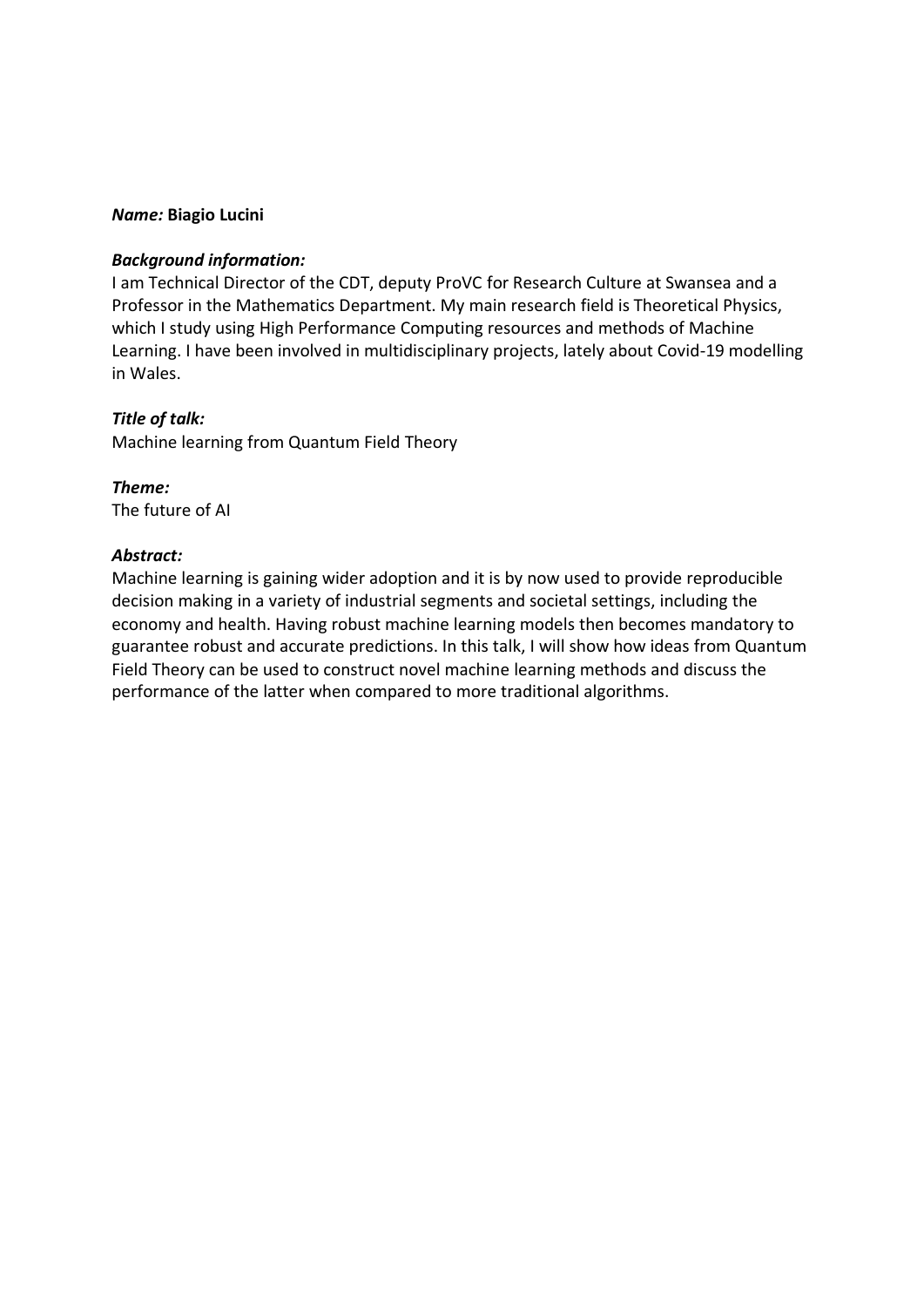

# **2022 Artificial Intelligence Conference**

**23rd - 24th June 2022 Swansea - Bay Campus - Computational Foundry**

**Friday 24th June - Talks**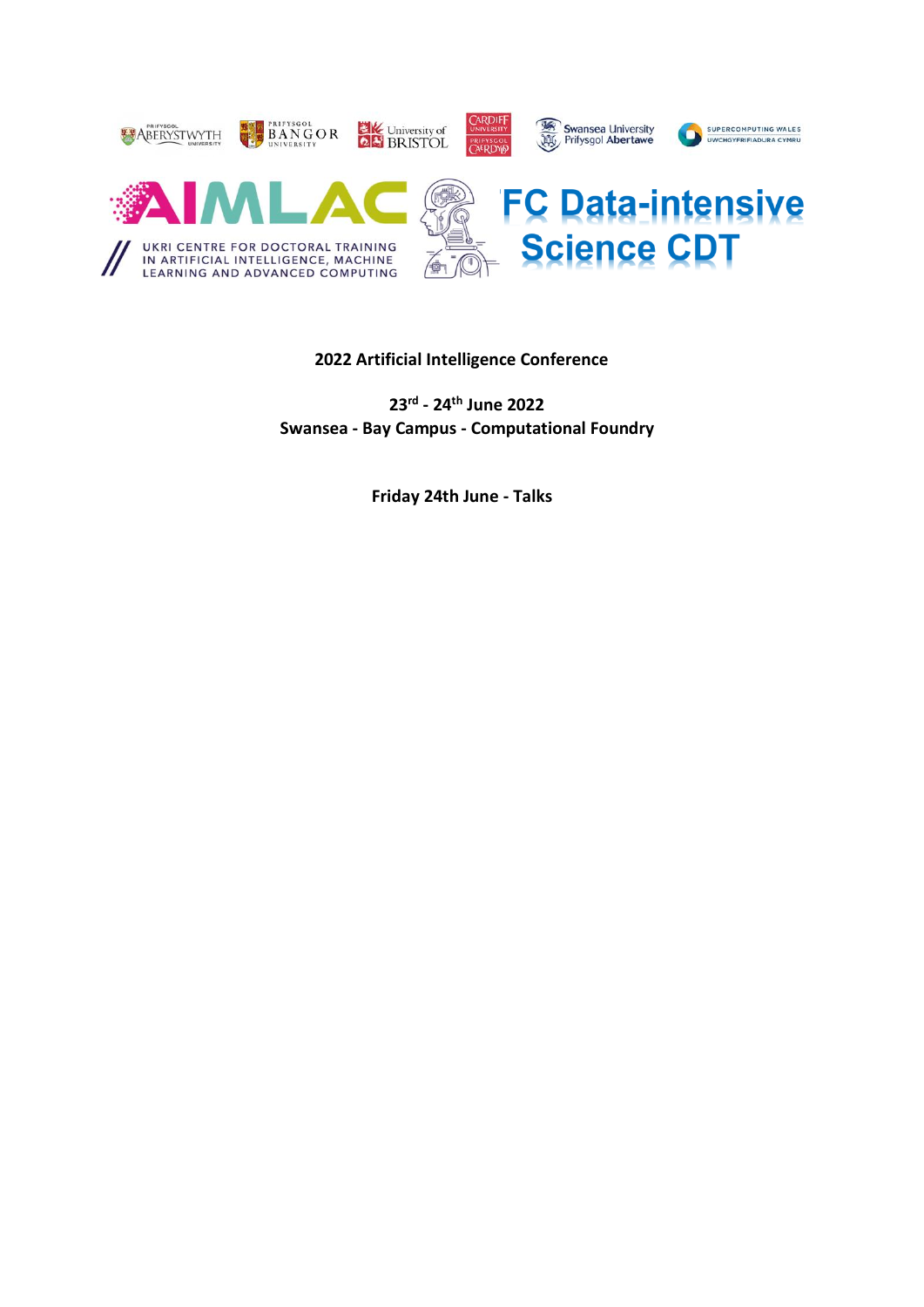*Name:* Prof Maurice van Putten

*From*: Sejong University

*Title of talk:* GWI 70817 and post-merger firefworks

*Name:* Mingu Kim

*From*: Promedius

*Title of talk:* AI in Medical Imaging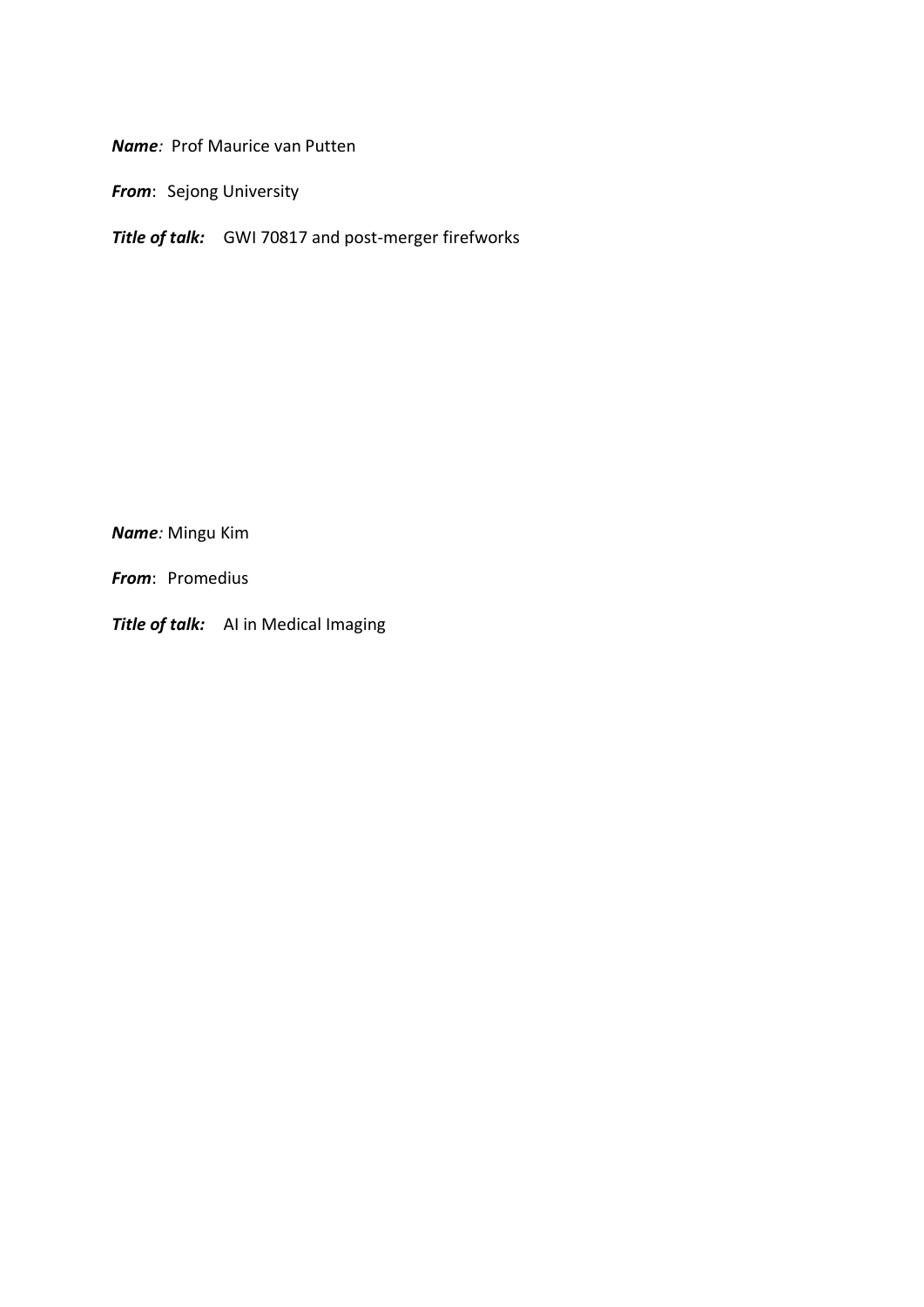### *Name:* **Sophie Sadler**

#### *Background information:*

Sophie is a member of the AIMLAC CDT, with a research topic in explainability of graphbased machine learning. She recently spent eight months working at Meta (formerly Facebook) as part of their Core Data Science team, doing research related to her PhD. She also worked previously at Microsoft Research.

## *Title of talk:*

Uncertainty in Social Media Popularity Prediction

### *Theme:*

Applications of AI

#### *Abstract:*

Predicting popularity of social media content is an important task for many reasons, from making advertising decisions to identifying and removing content likely to cause harm. Reasonable predictions can be attained when the content has been live for over a few minutes. However, the task becomes tricky when making predictions at the time of posting, especially due to the large range of possible numbers of views, from zero to hundreds of millions. For this reason, it may be interesting to predict a range rather than a single value, expressed as a lower and upper bound on the number of expected views. In this talk I will explore ways to make predictions for ranges of values and discuss the effectiveness of these on predicting social media content popularity.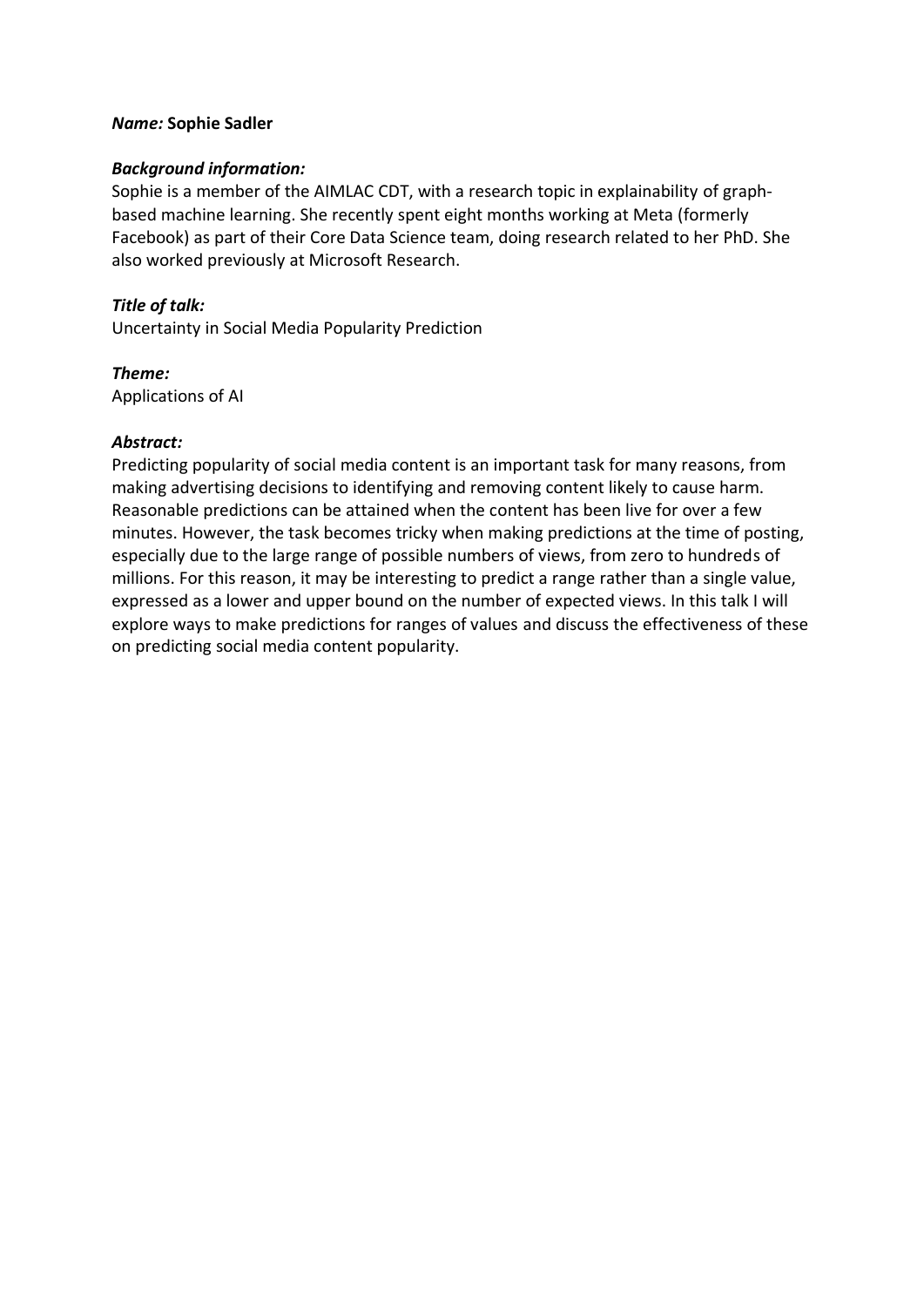### *Name:* **Kevin Parry**

#### *Background information:*

I am Head of Data at Dwr Cymru Welsh Water and am responsible for the delivery of the organisation's Data and Analytics Strategy. My role includes leading the Data Team within the organisation, consisting of 42 colleagues belonging to data management, data engineering and analytics teams.

*Title of talk:* Data and AI at Dwr Cymru Welsh Water

*Theme:* Applications of AI

#### *Abstract:*

An overview of data and analytics within Dwr Cymru Welsh Water, and how the in-house Data Team supports the organisation with meeting business challenges. To include an overview of an applied example that utilises data science/AI to support data-led decision making.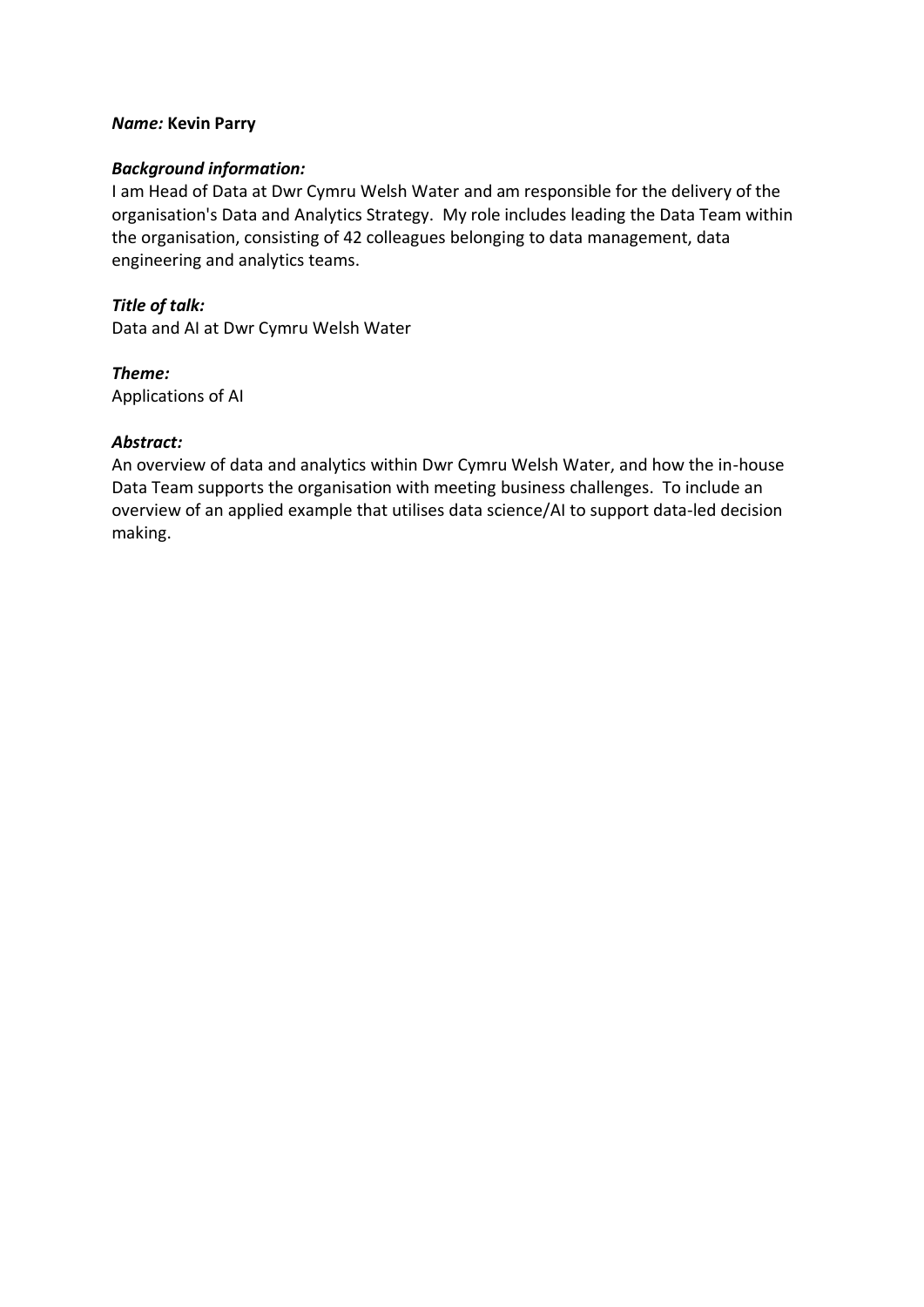# *Name:* **Liam Betsworth**

# *Background information:*

Liam is the CTO at AMPLYFI - a company that is using AI to help organisations make better decisions.

Since joining AMPLYFI in 2018, Liam has held a number of key roles, including Head of User Experience, Vice President of Engineering and Chief Technology Officer.

Liam has spent the last decade leading software development activities in government, private sector and academia, winning awards such as the Digital Public Service Innovation of the Year 2017.

Prior to this, Liam completed a PhD in Human-computer Interaction at Swansea University, working alongside IBM and the BBC in conducting research, design and development of novel interactive technologies; appearing at international conferences and published in journals.

# *Title of talk:*

Using AI to solve complex & meaningful problems at scale

*Theme:* Applications of AI

### *Abstract:*

Artificial intelligence - the technology that promises to either solve all of our problems or turn rogue and take over the world!

In reality, without valuable direction from humans, AI is rather stupid. This talk focuses on how to choose meaningful problems for AI to solve, and how to scale them outside of an academic context.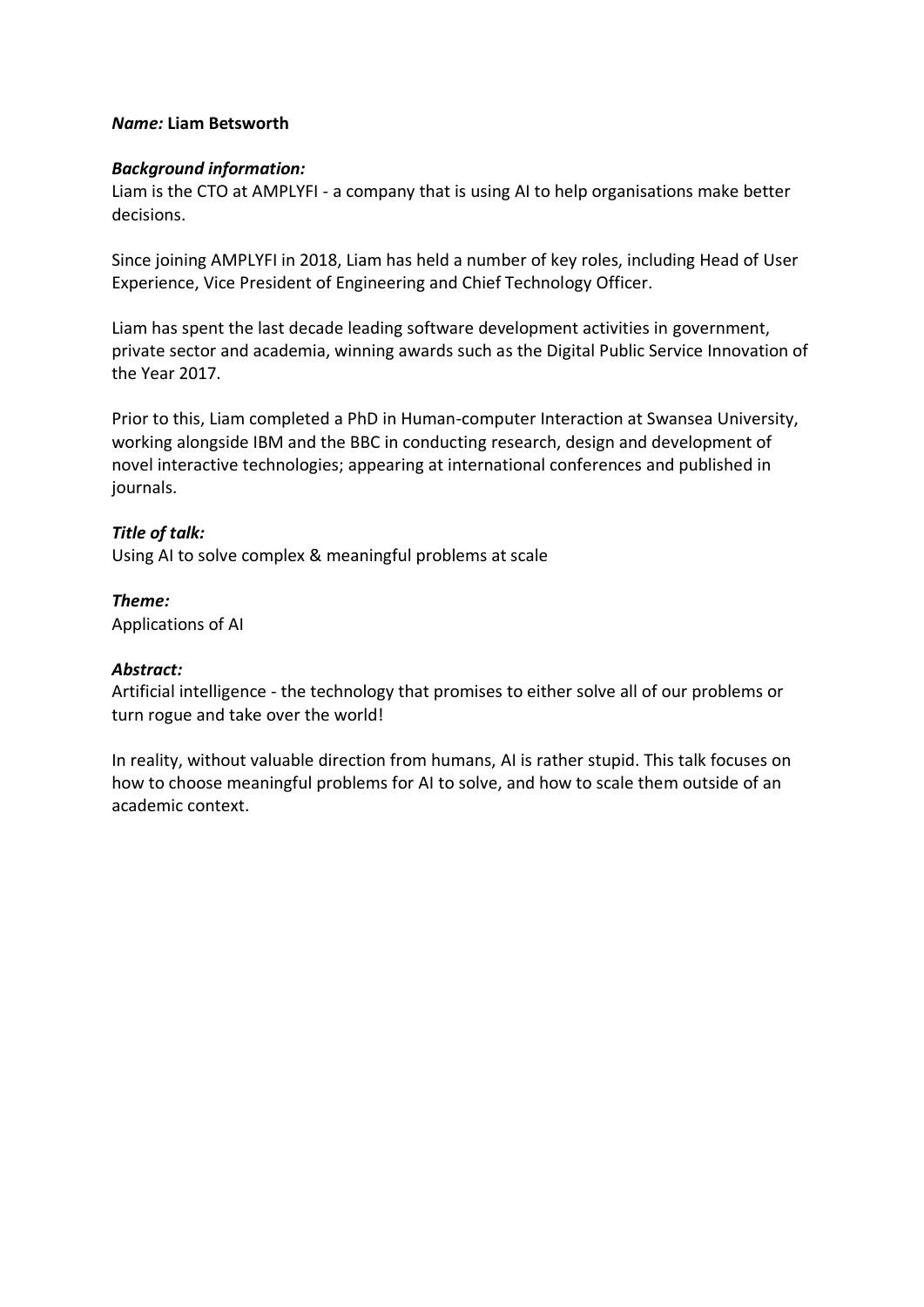### *Name:* **Hattie Stewart**

#### *Background information:*

I am a third year CDT student at University of Bristol. My research involves trying to find faster automated ways of detected and classifying source populations in Radio Sky data using Machine Learning.

# *Title of talk:*

Radio Image Segmentation with Autoencoders

# *Theme:*

Applications of AI

### *Abstract:*

The Square Kilometre Array (SKA) will be the world's largest radio telescope, producing data at a rate of about 1Tb per second. Even after conversion to images, traditional methods of source detection and classification will not be sufficient. The pre-construction phase of the SKA project saw the launch of SKA Data Challenge 1 (SDC1), a model dataset released for analysis by the community. This work develops a machine-learning approach to detecting and classifying the full radio source population. An Autoencoder (AE) is presented as a method of image segmentation. The trained network reconstructs the raw image data as a binary segmentation map, which describes the location of the sources within the data. Source parameters such as angular size, eccentricity and position angle can be recovered using a second Variational Autoencoder (VAE). The classes of the source population can be represented by the latent space of the network if appropriate latent vectors are chosen. This work serves as a proof of concept that Autoencoders can detect and classify radio source populations from SKA-like data.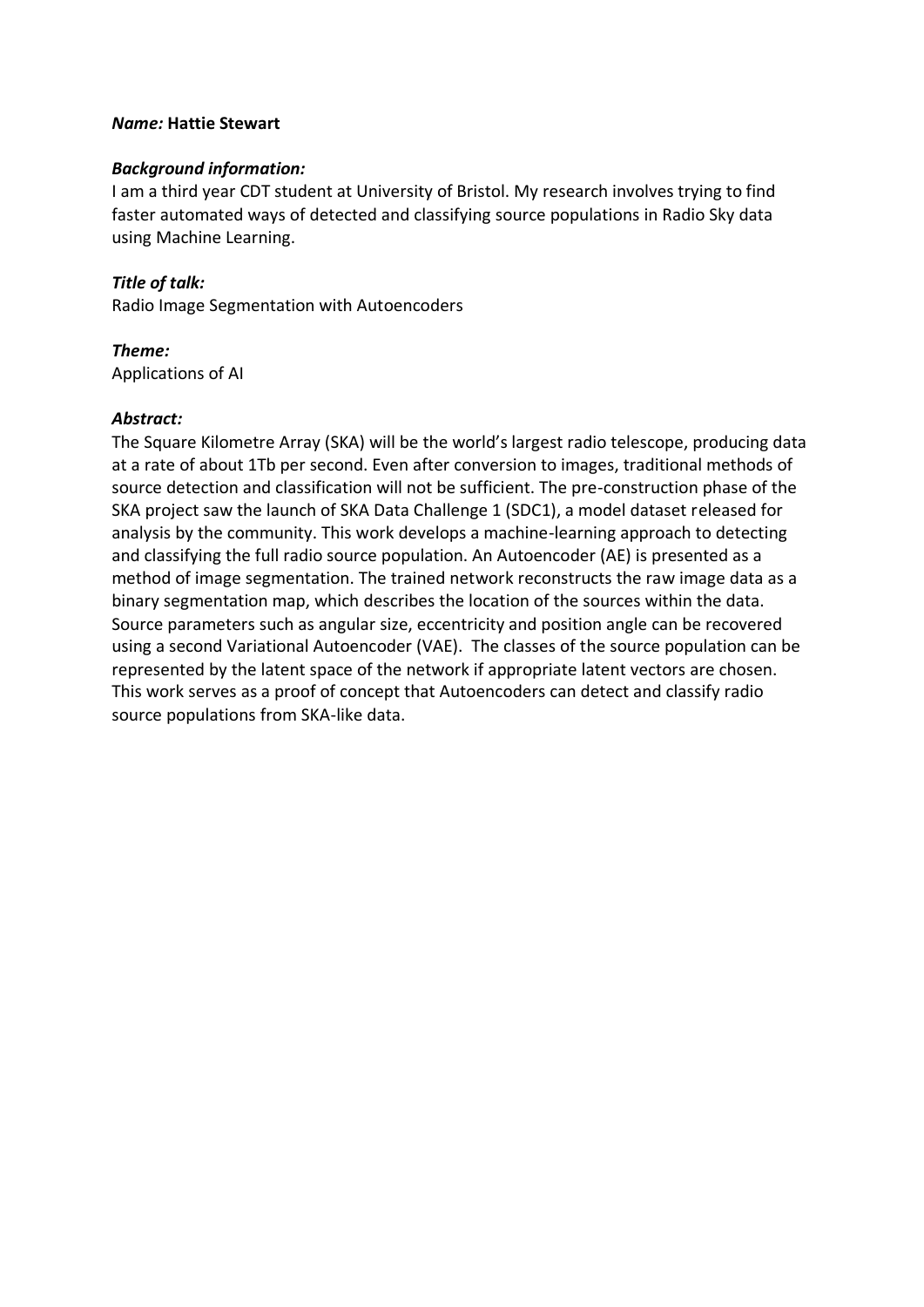## *Name:* **Jola Mirecka**

# *Title of talk:*

cryo-EM data interpretation and validation using AI

# *Theme:*

Applications of AI

# *Abstract:*

Understanding the molecular basis of biological activities is essential to tackle pathologies and develop drugs to treat infections like the one associated with covid-19 pandemic. Cryogenic Electron Microscopy (cryo-EM) is an important technique to study the structures of biological macromolecules/viruses. Images of these macromolecules are used to reconstruct 3D volumes or shapes which are then used for building atomic coordinate models which are readily interpretable. Although the field has developed significantly over the last decade, there is a clear scope for better data processing, interpretation and validation. AI has recently had a huge impact in related fields, e.g. structure prediction from sequence using AlphaFold. In the CCP-EM team at STFC, we are interested in developing new methods, software tools and pipelines to streamline cryo-EM data processing. The lowresolution and heterogenous nature of majority of cryo-EM data currently available limits their interpretation and downstream use. In this context, we are exploring the application of AI for different problems including 2D/3D feature detection, classification, reconstruction/prediction and segmentation.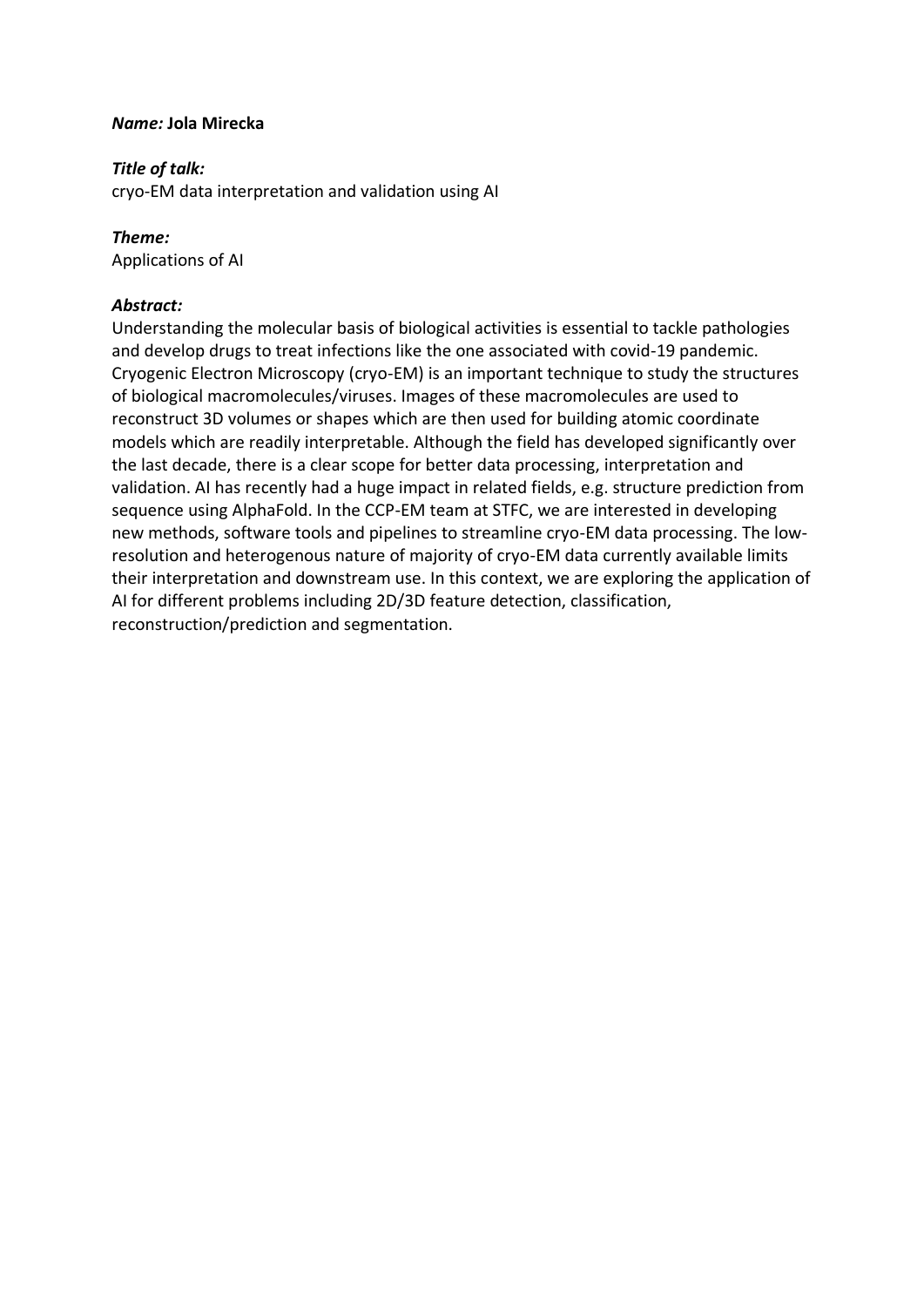### *Name:* **James Ronald Msonda**

#### *Background information:*

James Msonda obtained a BSc in Electrical Engineering from University of Malawi, Malawi. Later, received an MSc in Intelligent Systems from University of Sussex, United Kingdom. He is currently a PhD student in the department of Computer Science at Aberystwyth University. His research interest is in the application of Machine learning to signal processing for purposes of classification, regression, anomaly detection etc. Present work includes processing of neurological and physiological signals for mental health applications.

### *Title of talk:*

A Quasi-Transparent Graphical Framework for EEG Signal Understanding

*Theme:* Applications of AI

### *Abstract:*

Graph attention networks (GATs) based architectures have proved to be powerful at implicitly learning relationships between adjacent nodes in a graph. For electroencephalogram (EEG) signals, however, it is also essential to highlight electrode locations or underlying brain regions which are active when a particular event related potential (ERP) is evoked. Moreover, it is often important to identify corresponding EEG signal time segments within which the ERP is activated. The goal of the presentation is to introduce a GAT Inspired Spatial Temporal (GIST) network that uses multilayer GAT as its base for three attention blocks: edge attention, node attention and temporal attention layers, which focus on relevant brain regions, interdependencies between these regions and informative time windows for better EEG signal classification performance and interpretability. We assess the capability of the architecture by using publicly available Siena epilepsy (SE), Transcranial Electrical Stimulation (TES), neonatal pain (NP) and DREAMER EEG datasets. With these datasets, the model achieves classification accuracies of 83.33%, 99.4%, 76% and 79.18% in that order. The presentation will also provide attention layer visualisations and suggest ways of interpreting them for EEG signal understanding.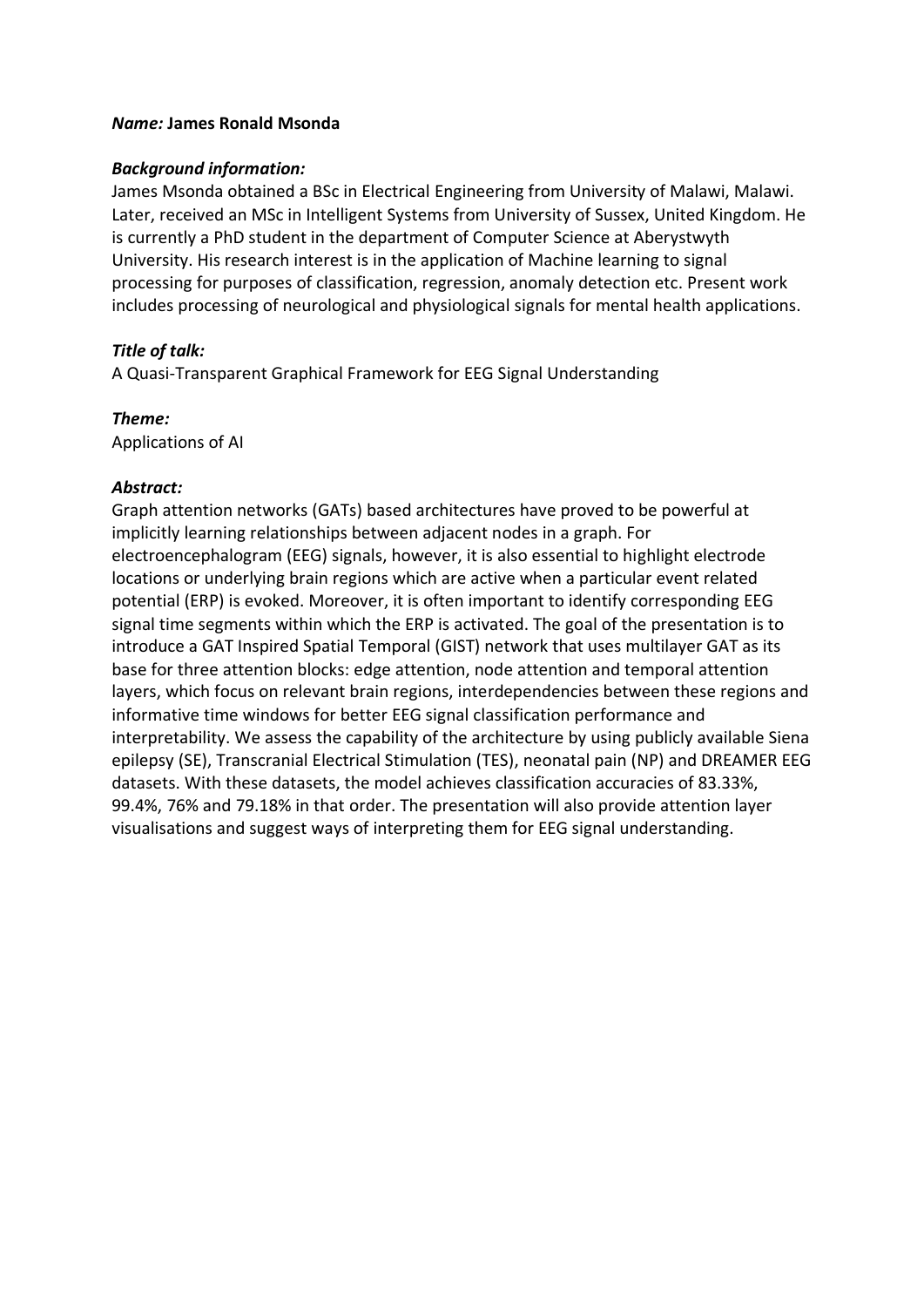## *Name:* **Zara Siddique**

## *Background information:*

I am a PhD student at Cardiff University, with research interests in bias in NLP, intersectionality, news and the media, and explainable AI.

Previous projects have looked at automatically detecting political bias in news articles and creating a map of what news topics are being reported on.

I am a brown, lesbian, single parent so I have a vested interest in seeing AI serve marginalised communities, and in educating others on how AI impacts these communities.

# *Title of talk:*

Measuring Cultural Perceptions of Intersectional Identities in the News

*Theme:* Applications of AI

# *Abstract:*

Most efforts to look at bias in NLP analyse a single dimension such as gender, race, or sexuality, however, those who face multiple forms of oppression deal with unique challenges. For example, removing gender bias from content online may benefit a young, white woman, however, it may not have the same effect for content written about an older Black lesbian.

We will look at what intersectionality is and why research into it is important, as well as the limitations of current research looking at bias in word embeddings. We will then take a dive into my current research, which looks at words that have shown semantic similarity to identities like 'Black woman' and 'Asian woman' in the news over the past 40 years, and how we can map cultural change using this data.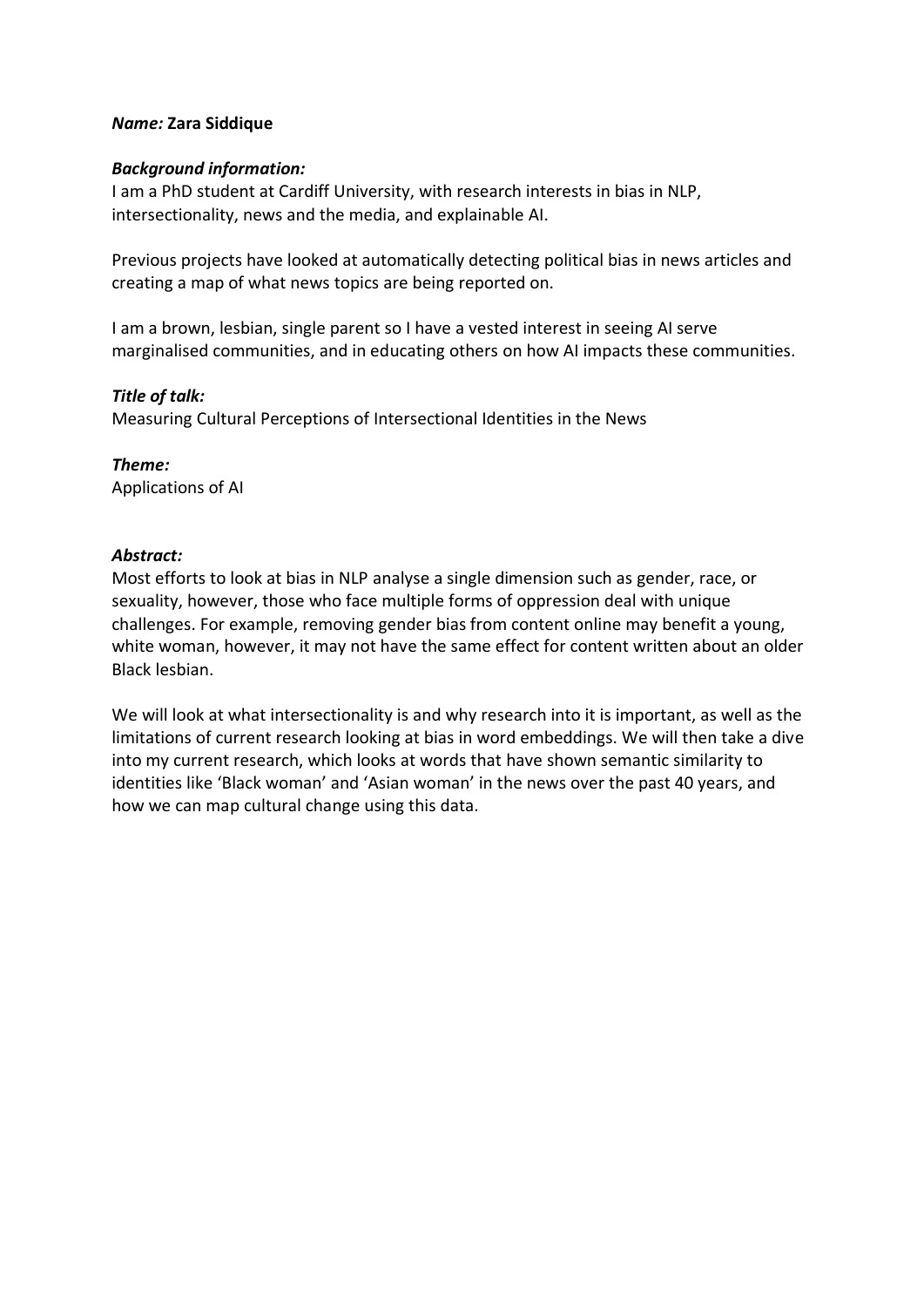## *Name:* **Tonicha Crook**

*Background information:* I'm a third year PhD student at Swansea University, my supervisor is Arno Pauly. My research areas are Game Theory and Computability.

**Title of talk:** A Computability Persepctive on (Verified) Machine Learning

*Theme:* Impact of AI

Abstract: There is a strong consensus that combining the versatility of machine learning with the assurances given by formal verification is highly desirable. It is much less clear what verified machine learning should mean exactly. We consider this question from the (unexpected?) perspective of computable analysis. This allows us to define the computational tasks underlying verified ML in a model-agnostic way and show that they are in principle computable.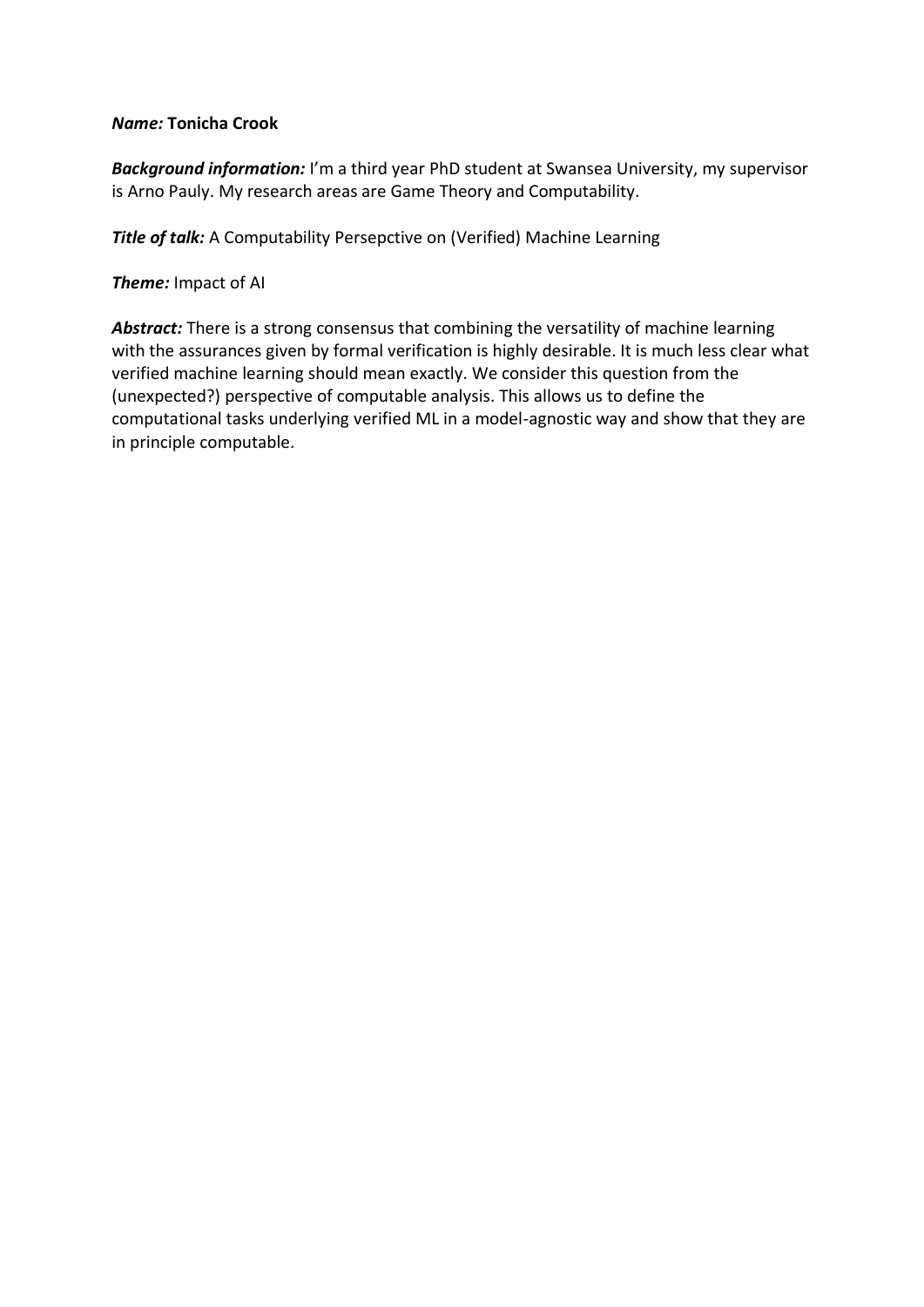# *Name:* **Simon Hands**

# *Background information:*

Theoretical Physicist, Community Development Director, DiRAC High Performance Computing

*Title of talk:* Scientific Computing using DiRAC

*Theme:* Applications of AI

# *Abstract:*

I will describe the DiRAC facility and review some recent science highlights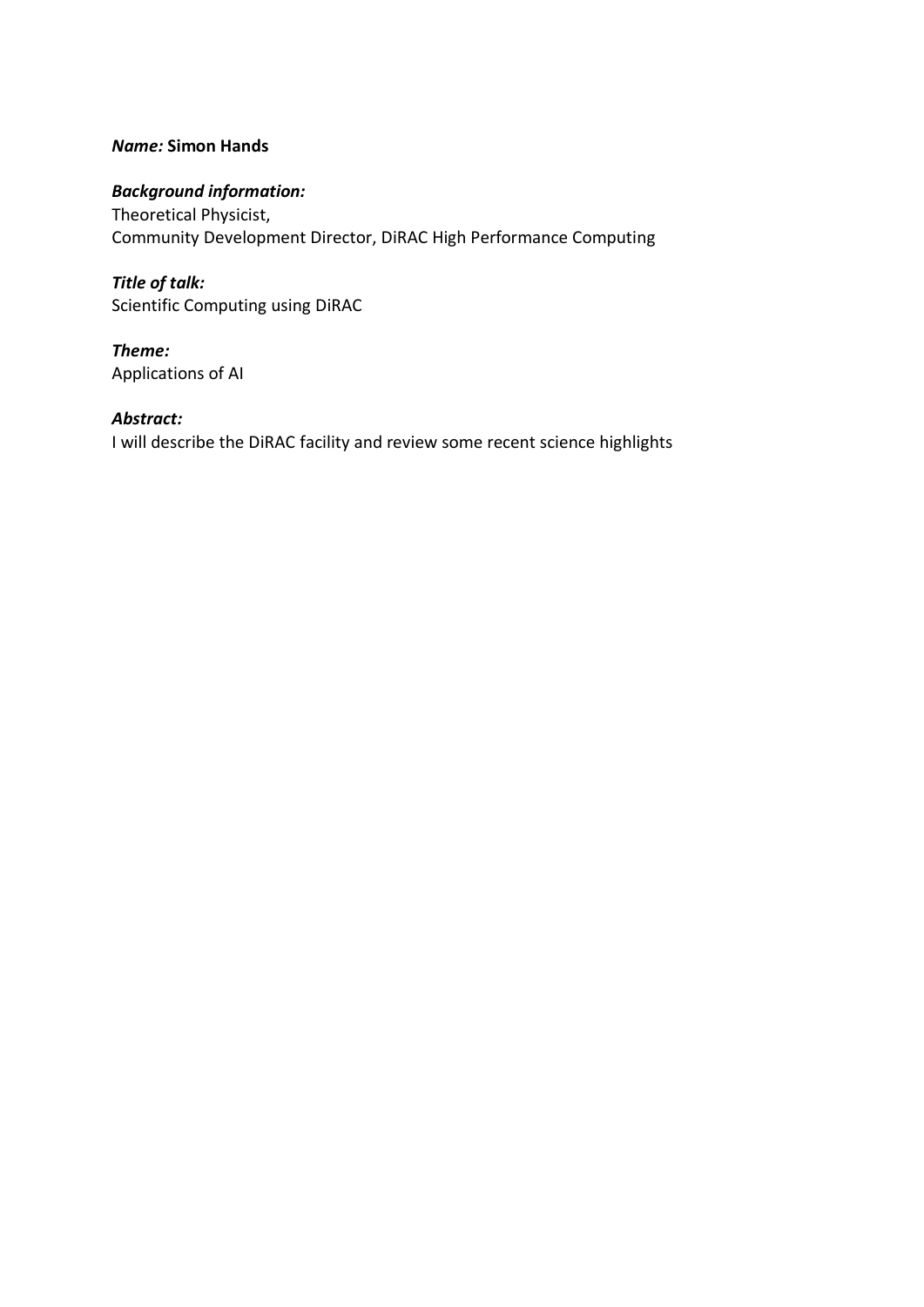#### *Name:* **Tabitha Lewis**

#### *Background information:*

I am currently a first-year mathematics PhD student with the AIMLAC CDT based at Swansea University. My research explores the modelling of sepsis, applying both mathematical and computational techniques.

### *Title of talk:*

How data can be used to map the temporal immune landscape of sepsis in early life

# *Theme:*

Applications of AI

### *Abstract:*

Sepsis is defined as an abnormal and uncontrolled response of the immune system to infection. Because of our lack of understanding of why and how our immune response goes awry, at present there is no cure for sepsis, only strategies to manage the symptoms. Critically, in many cases, patients that present with mild symptoms can very quickly degenerate into organ failure and life-threatening conditions that require resuscitation. Therefore, it is crucial that we not only understand the early onset of sepsis. But also identify those turning points of when sepsis can become critical. A dynamical systems approach to the description of the dynamics is suitable to capture the key interactions between key players in the immune systems and the virus concentration. Currently, the correct functional forms are chosen arbitrarily. However, by following a data-centric approach, we can develop a workflow for the systematic identification of these forms and the critical thresholds resulting in severe sepsis. In this talk, I will introduce the dataset that I am using which consists of time series readings of an extensive set of markers characterising the mice's immune status at multiple time points. I will also showcase some of my current work and discuss the next possible steps in my research.